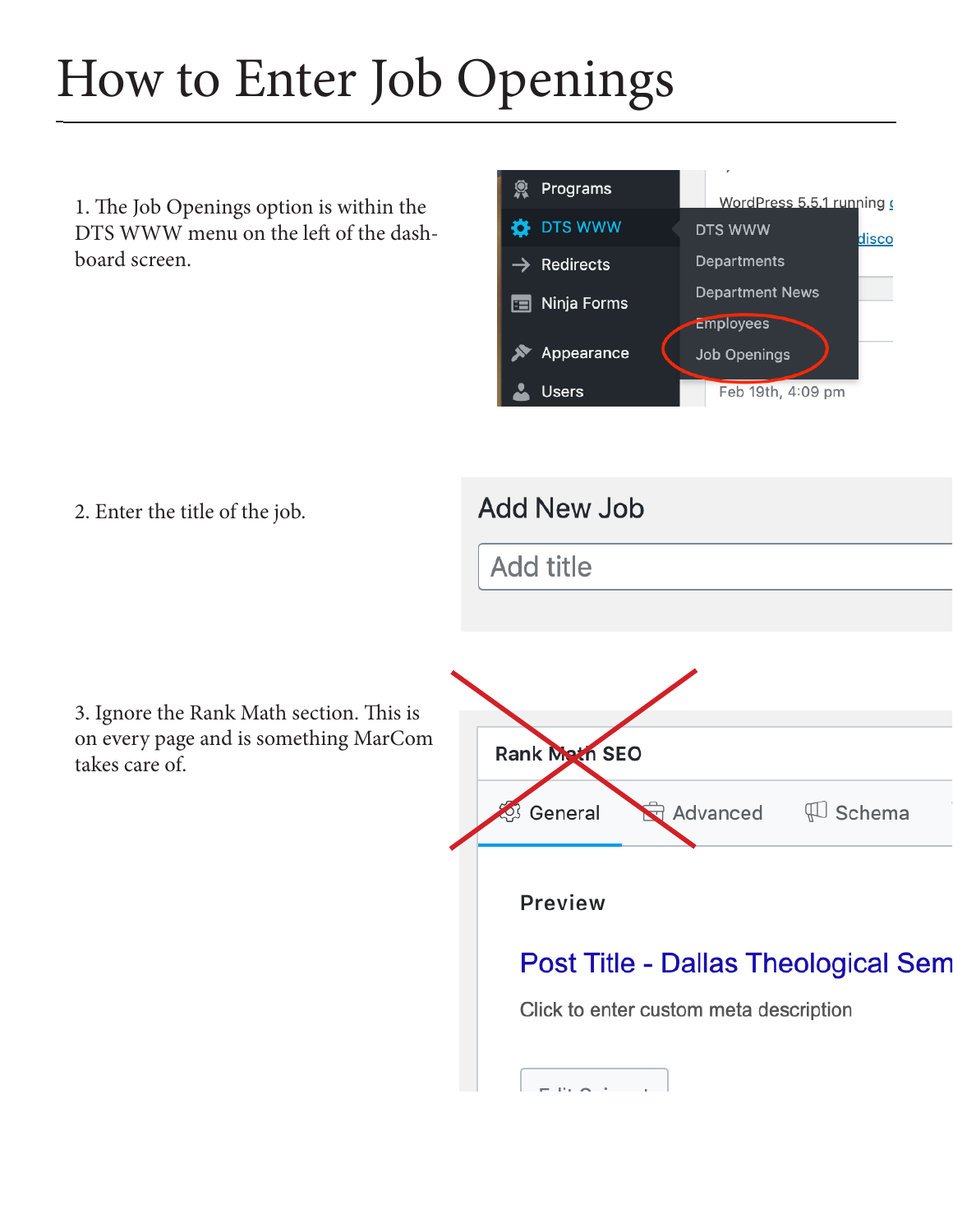| 4. Next is the Job<br><b>Opening Details</b><br>Section. This is the | <b>Job Opening Details</b><br>Job Description *<br><b>91</b> Add Media<br><b>Example 2</b> Add Form                | $\wedge$ $\vee$ $\wedge$<br>Visual Text |  |
|----------------------------------------------------------------------|--------------------------------------------------------------------------------------------------------------------|-----------------------------------------|--|
| basic job descrip-                                                   | <b>« E ± ± ∂ ⊞ × ■</b><br>$\mathbf{a}$ of<br>三<br>這<br>B<br>Paragraph<br>$\overline{I}$<br>$\overline{\mathbf{v}}$ |                                         |  |
| tion. Make sure-                                                     | This is where you enter the description of the job.                                                                |                                         |  |
| that the Visual tab                                                  |                                                                                                                    |                                         |  |
| is selected.                                                         |                                                                                                                    |                                         |  |
|                                                                      | P<br>all.                                                                                                          |                                         |  |
|                                                                      | Campus *<br>Select                                                                                                 | Department                              |  |
|                                                                      | <b>Eaculty Docition</b>                                                                                            | <b>Employment Type</b>                  |  |

5. Entering the specific details (see image below):

**Campus**: start typing and the different campus options will automattically appear

**Department**: While this does not say it is required, if you skip this, the layout of the web page will not be accurate.

**Faculty Position**: this determines whether the job goes on the faculty openings page or the staff openings page.

**Employment type:** If the job is part-time, leave the box unchecked.

**Salary**: leave blank if not known

**Hours**: e.g. "20-25 hours" or "40 hours"

**Availability**: e.g. "immediately" or "January 1"

| <b>F</b><br>Campus *<br>$rac{1}{2}$                     | $\ldots$<br>Department                                                               |
|---------------------------------------------------------|--------------------------------------------------------------------------------------|
| <b>Faculty Position</b><br>$\bigcirc$ Yes<br>$\odot$ No | <b>Employment Type</b><br>Select box if the position if Full Time.<br>Full Time<br>┐ |
| Salary                                                  | Availability<br><b>Hours</b>                                                         |
| Requirements *                                          |                                                                                      |